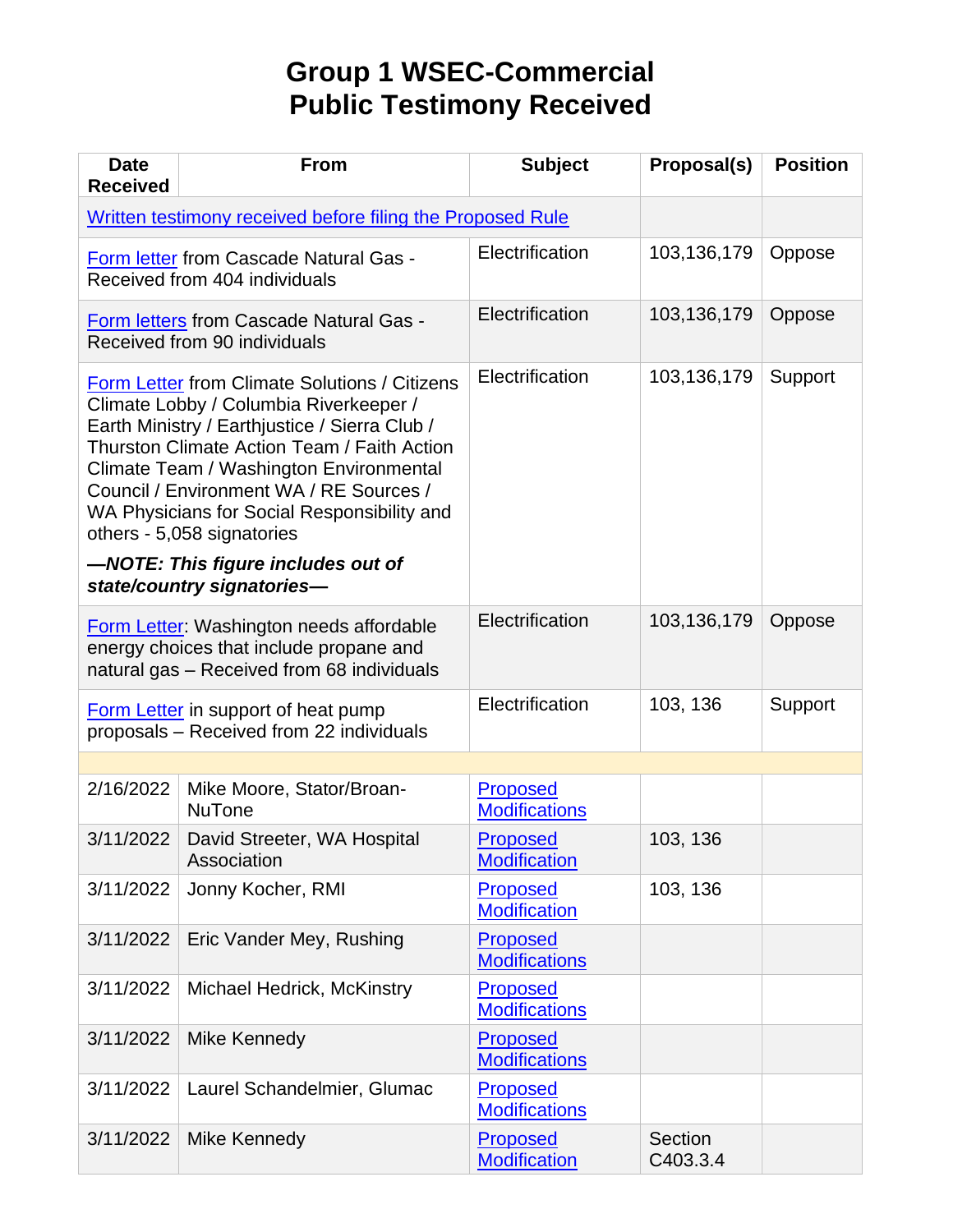| <b>Date</b><br><b>Received</b> | <b>From</b>                                        | <b>Subject</b>                               | Proposal(s)              | <b>Position</b>   |
|--------------------------------|----------------------------------------------------|----------------------------------------------|--------------------------|-------------------|
| 3/11/2022                      | Eric Vander Mey, Rushing                           | Proposed<br><b>Modifications</b>             | Section<br>C403.5        |                   |
| 3/9/2022                       | Rupal Choksi, Madison Indoor<br><b>Air Quality</b> | <b>Proposed</b><br><b>Modification</b>       | Section<br>C403.15       |                   |
| 3/11/2022                      | Mike Kennedy                                       | <b>Proposed</b><br><b>Modifications</b>      | Section<br>C404.2        |                   |
| 3/11/2022                      | Eric Truskoski, Bradford White                     | <b>Proposed</b><br><b>Modifications</b>      | <b>Section</b><br>C404.2 |                   |
| 3/11/2022                      | Mike Kennedy                                       | <b>Proposed</b><br><b>Modifications</b>      | Section<br>C406          |                   |
| 3/11/2022                      | Bob Gunn, Seinergy                                 | <b>Proposed</b><br><b>Modification</b>       | Section<br>C405.3        |                   |
| 3/11/2022                      | Nicholas Hagedorn, Hawthorne                       | <b>Proposed</b><br><b>Modification</b>       | Section<br>C405.3        |                   |
| 3/11/2022                      | Amanda Falkenhagen, Rushing                        | <b>Proposed</b><br><b>Modifications</b>      | Section<br>C405          |                   |
| 3/11/2022                      | Andi Burnham                                       | <b>Proposed</b><br><b>Modifications</b>      | Section<br>C407          |                   |
| 3/11/2022                      | Mike Kennedy                                       | Proposed<br><b>Modifications</b>             | <b>Section</b><br>C407   |                   |
| 3/11/2022                      | lan Robinson                                       | Proposed<br><b>Modification</b>              | Section<br>C407          |                   |
| 3/11/2022                      | Michael Rosenberg, PNNL                            | Proposed<br><b>Modification</b>              | Section<br>C407          |                   |
| 2/24/2022                      | Gary Heikkinen, NW Gas<br>Association              | <b>Carbon Emission</b><br><b>Factor</b>      | 156/C407                 | Oppose/<br>Modify |
| 3/11/2022                      | Mike Kennedy                                       | <b>Proposed</b><br><b>Modification</b>       | <b>Section</b><br>C411   |                   |
| 3/11/2022                      | Michael Rosenberg, PNNL                            | <b>Proposed</b><br><b>Modifications</b>      | Appendix D               |                   |
| 3/11/2022                      | Traci Hanegan, Coffman<br>Engineers                | <b>Substantive</b><br><b>Modifications</b>   | <b>TSPR, 103,</b><br>136 | Oppose            |
|                                |                                                    |                                              |                          |                   |
| 1/30/2022                      | Joe, 350.org                                       | <b>Gen. Support</b>                          | All                      | Support           |
| 2/23/2022                      | Nancy Helget                                       | <b>General Support</b>                       | All                      | Support           |
| 2/24/2022                      | Luke Howard, Dept. of<br>Commerce                  | <b>General Support</b>                       | 156                      | Support           |
| 2/25/2022                      | Marc Sullivan                                      | <b>Electrification/Gen</b><br><b>Support</b> | All                      | Support           |
| 2/25/2022                      | Andrea Smith, BIAW                                 | <b>General</b>                               | Various                  | <b>Both</b>       |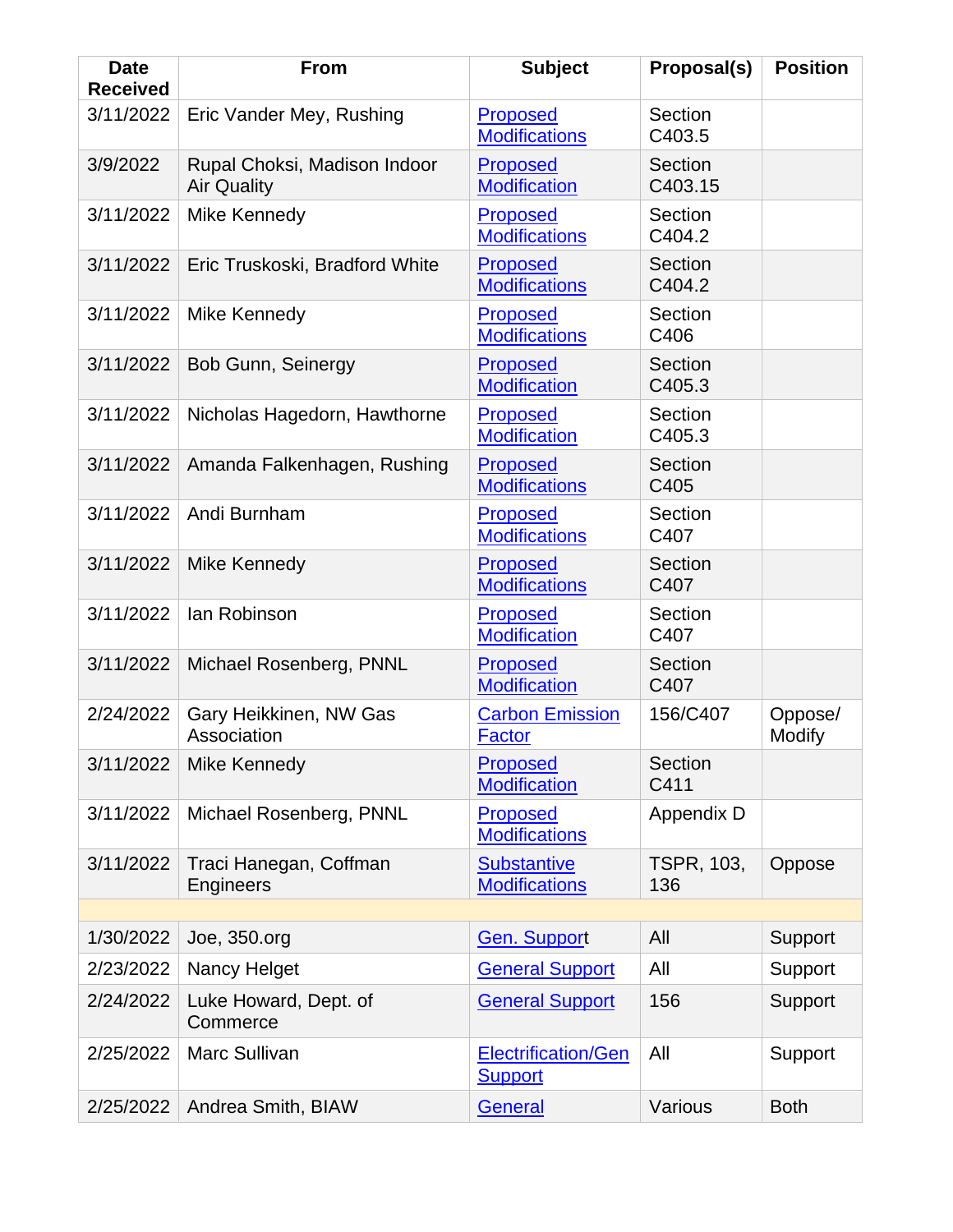| <b>Date</b><br><b>Received</b> | <b>From</b>                                                                                                                                                                                                                                                                                                                                                                                                                                                                                                           | <b>Subject</b>         | Proposal(s)                                    | <b>Position</b> |
|--------------------------------|-----------------------------------------------------------------------------------------------------------------------------------------------------------------------------------------------------------------------------------------------------------------------------------------------------------------------------------------------------------------------------------------------------------------------------------------------------------------------------------------------------------------------|------------------------|------------------------------------------------|-----------------|
| 3/10/2022                      | Jack Burkman, Port of<br>Vancouver Board of<br>Commissioners                                                                                                                                                                                                                                                                                                                                                                                                                                                          | <b>General Support</b> | All, 103, 136                                  | Support         |
| 3/10/2022                      | Dow Constantine, King County<br><b>Executive</b><br>Claudia Balducci, King County<br>Council<br>Sofia Aragon, Mayor, City of<br><b>Burien</b><br>Mary Lou Pauly, Mayor, City of<br>Issaquah<br>Penny Sweet, Mayor, City of<br><b>Kirkland</b><br>Salim Nice, Mayor, City of<br>Mercer Island<br>Angela Birney, Mayor, City of<br>Redmond<br>Jessyn Farrell, City of Seattle<br>Office of Sustainability &<br>Environ.<br>Nathan Torgelson, City of<br><b>Seattle DCI</b><br>Keith Scully, Mayor, City of<br>Shoreline | <b>General Support</b> | 103, 136,<br>146, 179,<br>178, 115,<br>78, 208 | Support         |
| 3/11/2022                      | Lynne Robinson, Mayor, City of<br><b>Bellevue</b>                                                                                                                                                                                                                                                                                                                                                                                                                                                                     | <b>General Support</b> | 103, 136,<br>146, 179,<br>178, 115,<br>78, 208 | Support         |
| 3/11/2022                      | Kirsten Smith, Amy Wheeless,<br><b>Shift Zero</b>                                                                                                                                                                                                                                                                                                                                                                                                                                                                     | <b>General Support</b> | All                                            | Support         |
| 3/11/2022                      | Sean Denniston, New Buildings<br>Institute                                                                                                                                                                                                                                                                                                                                                                                                                                                                            | <b>General Support</b> | All, 103, 136                                  | Support         |
| 3/11/2022                      | Amy Wheeless, Northwest<br><b>Energy Coalition</b>                                                                                                                                                                                                                                                                                                                                                                                                                                                                    | <b>General Support</b> | All                                            | Support         |
| 3/11/2022                      | Letter from 50 individual<br>architects, designers, and<br>building industry professionals<br>and firms working in Washington<br><b>State</b>                                                                                                                                                                                                                                                                                                                                                                         | <b>General Support</b> | All, 103, 136                                  | Support         |
| 3/11/2022                      | Letter from 18 environment and<br>climate organizations                                                                                                                                                                                                                                                                                                                                                                                                                                                               | <b>General Support</b> | All, 103, 136                                  | Support         |
| 3/11/2022                      | Naghmana Sherazi, Climate<br>Justice                                                                                                                                                                                                                                                                                                                                                                                                                                                                                  | <b>General Support</b> | All, 103, 136                                  | Support         |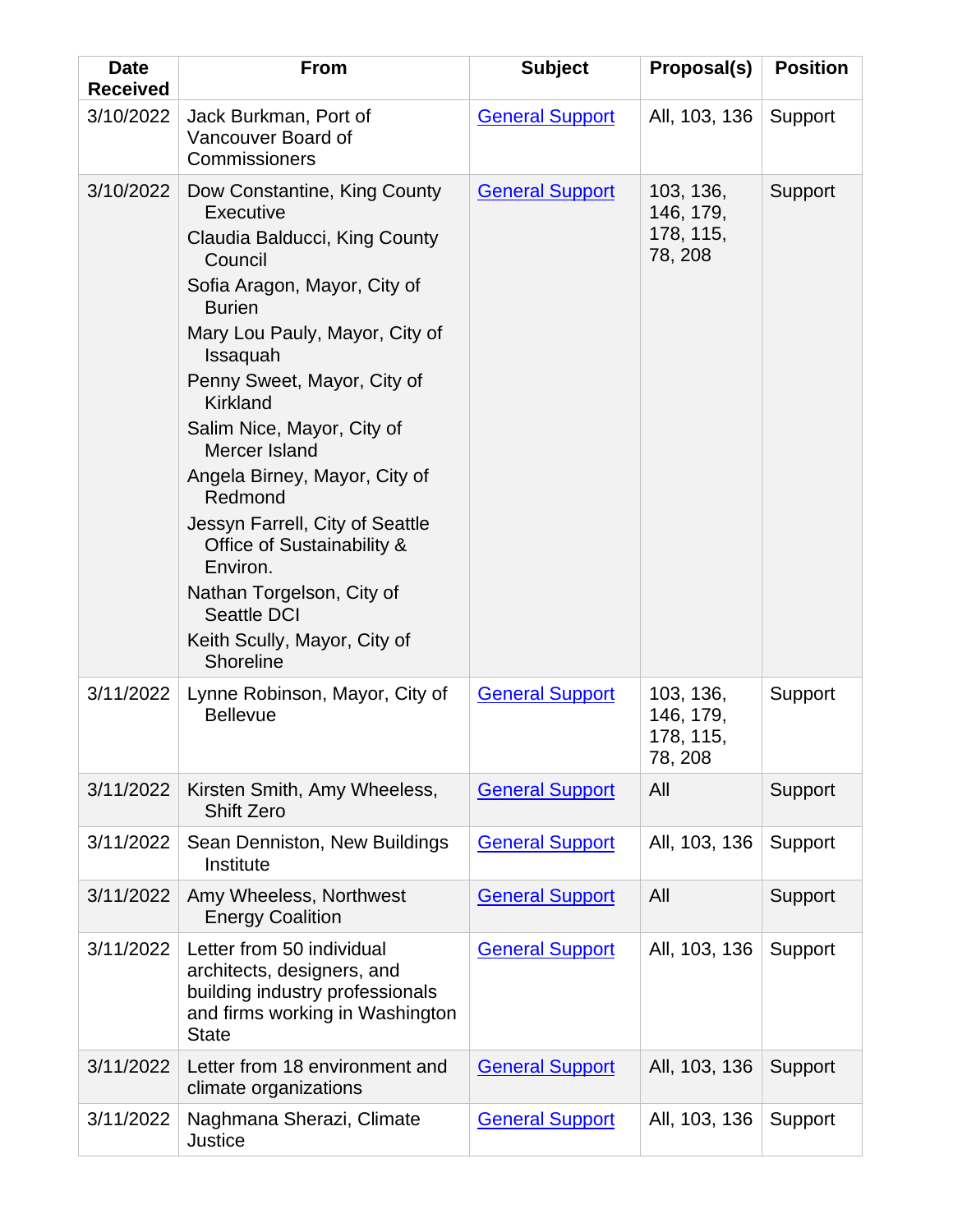| <b>Date</b><br><b>Received</b> | <b>From</b>                                                                  | <b>Subject</b>                                                                                                                                                                                                       | Proposal(s)                        | <b>Position</b> |
|--------------------------------|------------------------------------------------------------------------------|----------------------------------------------------------------------------------------------------------------------------------------------------------------------------------------------------------------------|------------------------------------|-----------------|
|                                |                                                                              |                                                                                                                                                                                                                      |                                    |                 |
| 3/11/2022                      | Adam Hutchinson, E. WA.<br>Masonry Producers Assoc.                          | <b>CMU/Mass Wall</b>                                                                                                                                                                                                 | 207, 208                           | Oppose          |
| 3/11/2022                      | Bruce Corigliano, White Block<br>Co.                                         | <b>CMU/Mass Wall</b>                                                                                                                                                                                                 | 207, 208                           | Oppose          |
| 3/11/2022                      | Kevin Krebs, Masonry Industry<br><b>Promotion Group</b>                      | <b>CMU/Mass Wall</b>                                                                                                                                                                                                 | 207, 208                           | Oppose          |
| 3/11/2022                      | <b>Blair Harter, Basalite Concrete</b><br><b>Products</b>                    | <b>CMU/Mass Wall</b>                                                                                                                                                                                                 | 207, 208                           | Oppose          |
| 3/11/2022                      | <b>Brian Healow, Mutual Materials</b>                                        | <b>CMU/Mass Wall</b>                                                                                                                                                                                                 | 207, 208                           | Oppose          |
| 3/11/2022                      | Mark McGinley, University of<br>Louisville                                   | <b>CMU/Mass Wall</b>                                                                                                                                                                                                 | 207, 208                           | Oppose          |
| 3/11/2022                      | Tom Young, NW Concrete<br>Masonry Assoc.                                     | <b>CMU/Mass Wall</b>                                                                                                                                                                                                 | 207, 208                           | Oppose          |
| 3/11/2022                      | Tonia Sorrell-Neal, Masonry<br>Institute of Washington                       | <b>CMU/Mass Wall</b>                                                                                                                                                                                                 | 207, 208                           | Oppose          |
| 3/7/22                         | Larry Andrews, Andrews<br>Mechanical                                         | Demand response<br><b>WH, Radiant</b><br>heating insulation<br>(existing<br>language),<br><b>Compressed air</b><br>systems, High<br>temp. storage<br>tanks, Hydronic<br>system flow rates,<br><b>Boiler controls</b> | 99, 174,<br>193, 166,<br>133, 139  | Oppose          |
| 3/7/22                         | Larry Andrews, Andrews<br>Mechanical                                         | <b>Sections C406</b><br>and C407                                                                                                                                                                                     | 206, 146,<br>230, 070,<br>122, 156 | Oppose          |
| 3/9/22                         | Larry Andrews, Andrews<br>Mechanical                                         | <b>Demand</b><br><b>Response Water</b><br><b>Heater</b>                                                                                                                                                              | 99                                 | Oppose          |
| 3/11/22                        | Larry Andrews, Andrews<br>Mechanical                                         | <b>PTHP controls</b>                                                                                                                                                                                                 | 194                                | Oppose          |
| 3/8/2022                       | Nicolas Garcia, Washington<br><b>Public Utility Districts</b><br>Association | <b>On-Site</b><br><b>Renewables</b>                                                                                                                                                                                  | 078                                | Concern         |
| 3/11/2022                      | Jim Purekal, SunPower                                                        | <b>On-Site</b><br><b>Renewables</b>                                                                                                                                                                                  | 078                                | Support         |
| 3/10/2022                      | <b>Barry Jostol, Mechanical Sales</b>                                        | <b>Boiler controls</b>                                                                                                                                                                                               | 139                                | Oppose          |
| 3/11/2022                      | Kevin Duell, Northwest Natural                                               | <b>Carbon Emissions</b>                                                                                                                                                                                              | 156                                | Oppose          |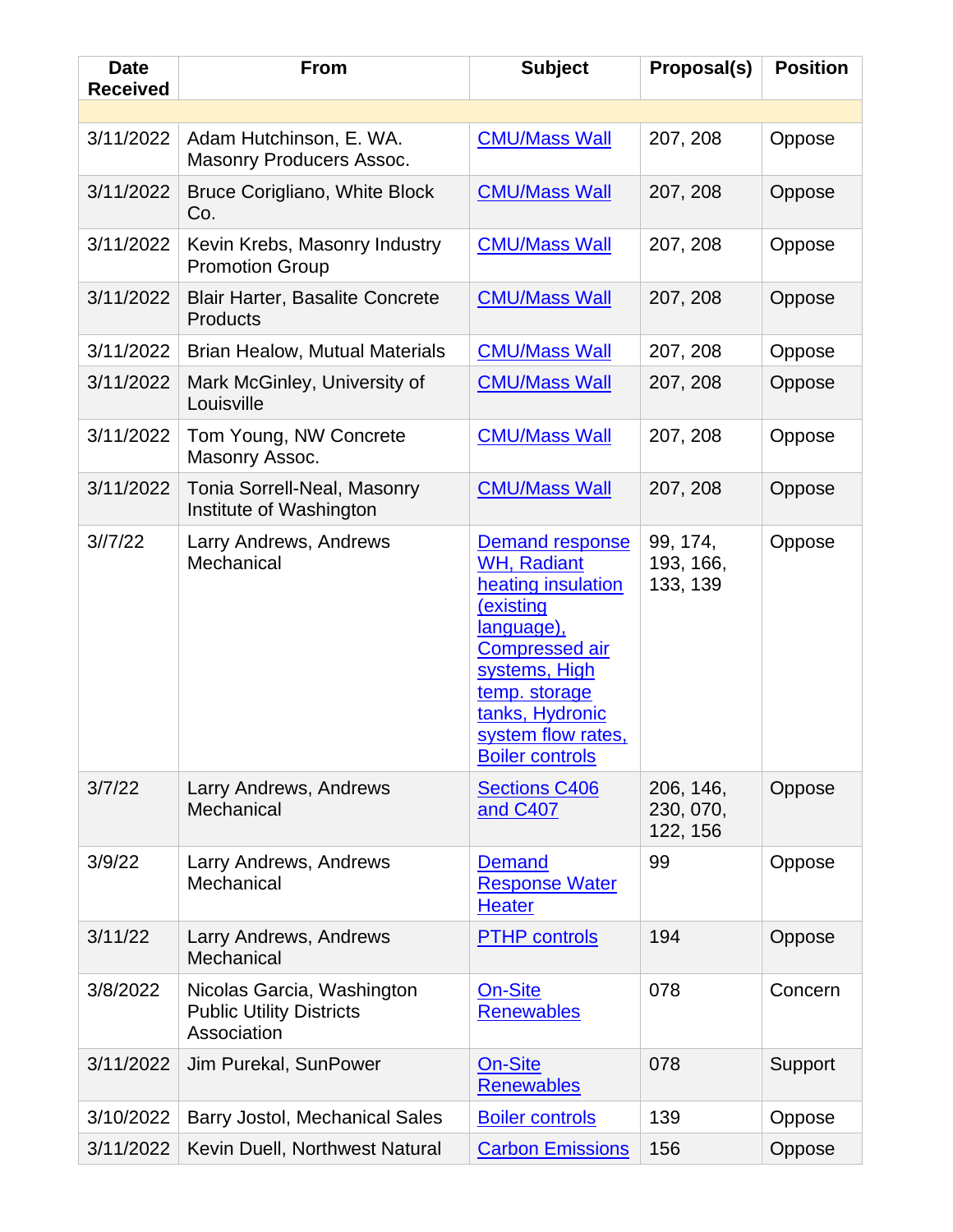| <b>Date</b><br><b>Received</b> | <b>From</b>                                                                                                                                                                | <b>Subject</b>                                        | Proposal(s)           | <b>Position</b>    |
|--------------------------------|----------------------------------------------------------------------------------------------------------------------------------------------------------------------------|-------------------------------------------------------|-----------------------|--------------------|
|                                |                                                                                                                                                                            |                                                       |                       |                    |
| 3/07/2022                      | Sen. Mark Schoesler                                                                                                                                                        | <b>Electrification</b>                                | 103,136,179           | Oppose             |
| 3/11/2022                      | Dan Kirschner, NW Gas<br>Association                                                                                                                                       | Electrification                                       | 103,136,179           | Oppose             |
| 3/10/2022                      | David Hutzenbiler, McKanna<br><b>Bishop Joffe</b><br>Scott Middleton, General<br>Counsel, Mechanical<br><b>Contractors Assoc. of Western</b><br>Washington                 | <b>HP Space Heating</b>                               | 103                   | Legal<br>Challenge |
| 3/10/2022                      | Jan Hasselman, Senior Attorney,<br>Earthjustice                                                                                                                            | Federal<br><b>Preemption</b>                          | 103, 136              | Support            |
| 3/9/2022                       | Michael Frank, McKinstry                                                                                                                                                   | <b>HP Cost Benefit</b><br><b>Analysis</b>             | 103, 136              |                    |
| 3/11/2022                      | Dan Kirschner, NW Gas Assoc.                                                                                                                                               | <b>HP Cost Benefit</b><br><b>Analysis</b>             | 103,136               |                    |
| 3/11/2022                      | Jerry Johnson, Johnson<br>Economics<br><b>Tamy Linver, Northwest Natural</b>                                                                                               | <b>Heat Pump Cost</b><br><b>Benefit Analysis</b>      | 103, 136,<br>179      |                    |
| 3/11/2022                      | Tena Risley, Northwest HVAC/R<br>Association                                                                                                                               | <b>Electrification/CBA</b>                            | 103,136,179           | Oppose             |
| 3/11/2022                      | Jonny Kocher, RMI<br>Dylan Plummer, Sierra Club<br>Rachel Koller, Shift Zero<br>Alejandra Mejia Cunningham,<br><b>NRDC</b><br>Deepa Sivarajan, Climate<br><b>Solutions</b> | Electrification/<br><b>CBA Technical</b><br>support   | 103, 136              | Support            |
| 3/11/2022                      | Lorna Luebbe, Puget Sound<br>Energy<br>Greg Hesler, Avista<br>Alyn Spector, Cascade Natural<br>Gas<br>MardiLyn Saathoff, NW Natural                                        | <b>Electrification, On-</b><br><b>Site Renewables</b> | 103, 136,<br>179, 78, | Oppose             |
| 1/20/2022                      | Chris Hellstern, Miller Hull<br><b>Partnership LLC</b>                                                                                                                     | <b>Electrification</b>                                | 103,<br>136,179       | Support            |
| 2/01/2022                      | Robin Crowder, 21 Acres                                                                                                                                                    | <b>Heat Pumps</b>                                     | 103, 136              | Support            |
| 2/02/2022                      | Mark Bratt, AIA                                                                                                                                                            | HP, Solar                                             | 78, 103, 136          | Caution            |
| 2/07/2022                      | <b>Toniann Reading</b>                                                                                                                                                     | <b>Electrification</b>                                | 103, 136              | Support            |
| 2/07/2022                      | Kristi Tripple, Rowley Properties                                                                                                                                          | <b>Electrification</b>                                | 103, 136              | Oppose             |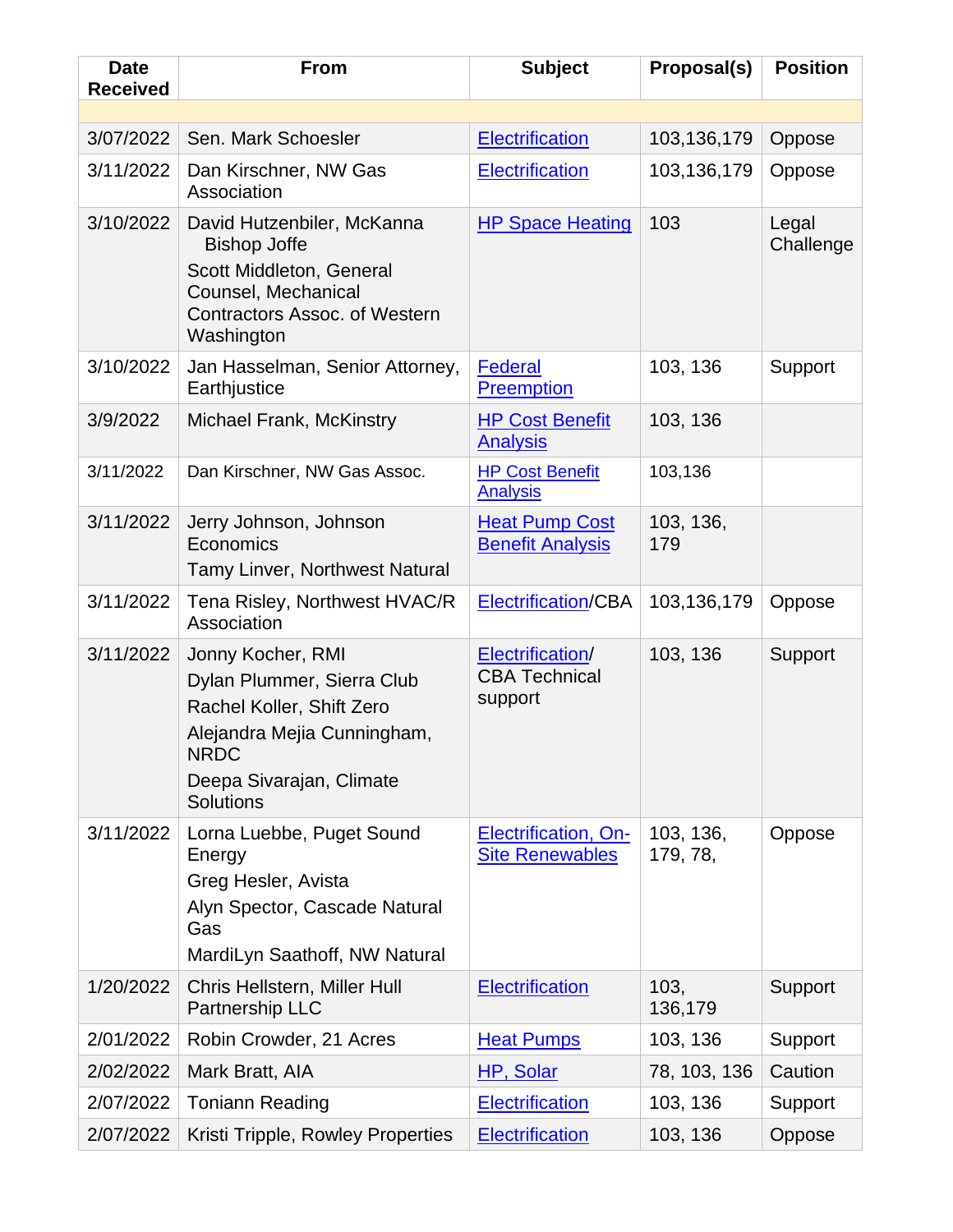| <b>Date</b><br><b>Received</b> | <b>From</b>                                                         | <b>Subject</b>         | Proposal(s) | <b>Position</b> |
|--------------------------------|---------------------------------------------------------------------|------------------------|-------------|-----------------|
| 2/07/2022                      | Kelly Byrnes-Blake, Northwest<br><b>PK Solutions</b>                | <b>Electrification</b> | 103, 136    | Oppose          |
| 2/09/2022                      | <b>Thomas and Pamela Allen</b>                                      | <b>Electrification</b> | 103, 136    | Oppose          |
| 2/14/2022                      | International Brotherhood of<br><b>Electrical Workers Local #77</b> | <b>Electrification</b> | 103, 136    | Oppose          |
| 2/14/2022                      | William E. Butler, WEB<br>Properties Inc.                           | <b>Electrification</b> | 103, 136    | Oppose          |
| 2/15/2022                      | Meghan Anderson                                                     | <b>Heat Pumps</b>      | 103, 136    | Support         |
| 2/16/2022                      | Rafik Gindy, CBO, City of<br>Lakewood                               | <b>Electrification</b> | 103, 136    | Oppose          |
| 2/17/2022                      | <b>Sidney Beaumont</b>                                              | <b>Electrification</b> | All         | Support         |
| 2/17/2022                      | Dana Russell, Farmers<br>Insurance                                  | <b>Electrification</b> | 103, 136    | Oppose          |
| 2/18/2022                      | Rachel (Rheya) Molloy                                               | <b>Electrification</b> | 103, 136    | Support         |
| 2/21/2022                      | <b>Wendy Krakauer</b>                                               | <b>Electrification</b> | 103         | Support         |
| 2/22/2022                      | Debbie McVicker                                                     | <b>Electrification</b> | 103, 136    | Oppose          |
| 2/22/2022                      | <b>Stan Price</b>                                                   | <b>Electrification</b> | 103, 136    | Support         |
| 2/22/2022                      | Pat Nordby                                                          | <b>Heat Pumps</b>      | 103, 136    | Support         |
| 2/22/2022                      | Rob Harmon                                                          | <b>Heat Pumps</b>      | 103, 136    | Support         |
| 2/23/2022                      | Carolyn Loren                                                       | <b>Heat Pumps</b>      | 103, 136    | Support         |
| 2/23/2022                      | Iris Antman                                                         | <b>Heat Pumps</b>      | 103, 136    | Support         |
| 2/23/2022                      | <b>Bob Russell</b>                                                  | <b>Electrification</b> | 103, 136    | Oppose          |
| 2/23/2022                      | Jesica Kiser, Anacortes<br><b>Chamber of Commerce</b>               | <b>Electrification</b> | 103, 136    | Oppose          |
| 2/24/2022                      | <b>Susan Crampton</b>                                               | <b>Heat Pumps</b>      | 103.106     | Support         |
| 2/24/2022                      | Lance Beck, Greater Spokane<br><b>Valley Chamber of Commerce</b>    | <b>Electrification</b> | 103, 136    | Oppose          |
| 2/24/2022                      | Devon Kellogg                                                       | <b>Electrification</b> | 103, 136    | Support         |
| 2/25/2022                      | Tammy J Sagastizado                                                 | <b>Electrification</b> | 103, 136    | Oppose          |
| 2/25/2022                      | Sharon Lee, Low Income<br><b>Housing Institute</b>                  | <b>Heat Pumps</b>      | 103, 136    | Support         |
| 2/25/2022                      | Rosella Mosby, Washington<br><b>Farm Bureau</b>                     | <b>Electrification</b> | 103, 136    | Oppose          |
| 2/25/2022                      | Meghan Anderson, Part 2                                             | <b>Electrification</b> | 103, 136    | Support         |
| 2/25/2022                      | <b>Ric Berkholtz</b>                                                | <b>Electrification</b> | 103, 136    | Support         |
| 2/25/2022                      | Craig V. Olson, WA ACCA                                             | <b>Electrification</b> | 103,136,179 | Oppose          |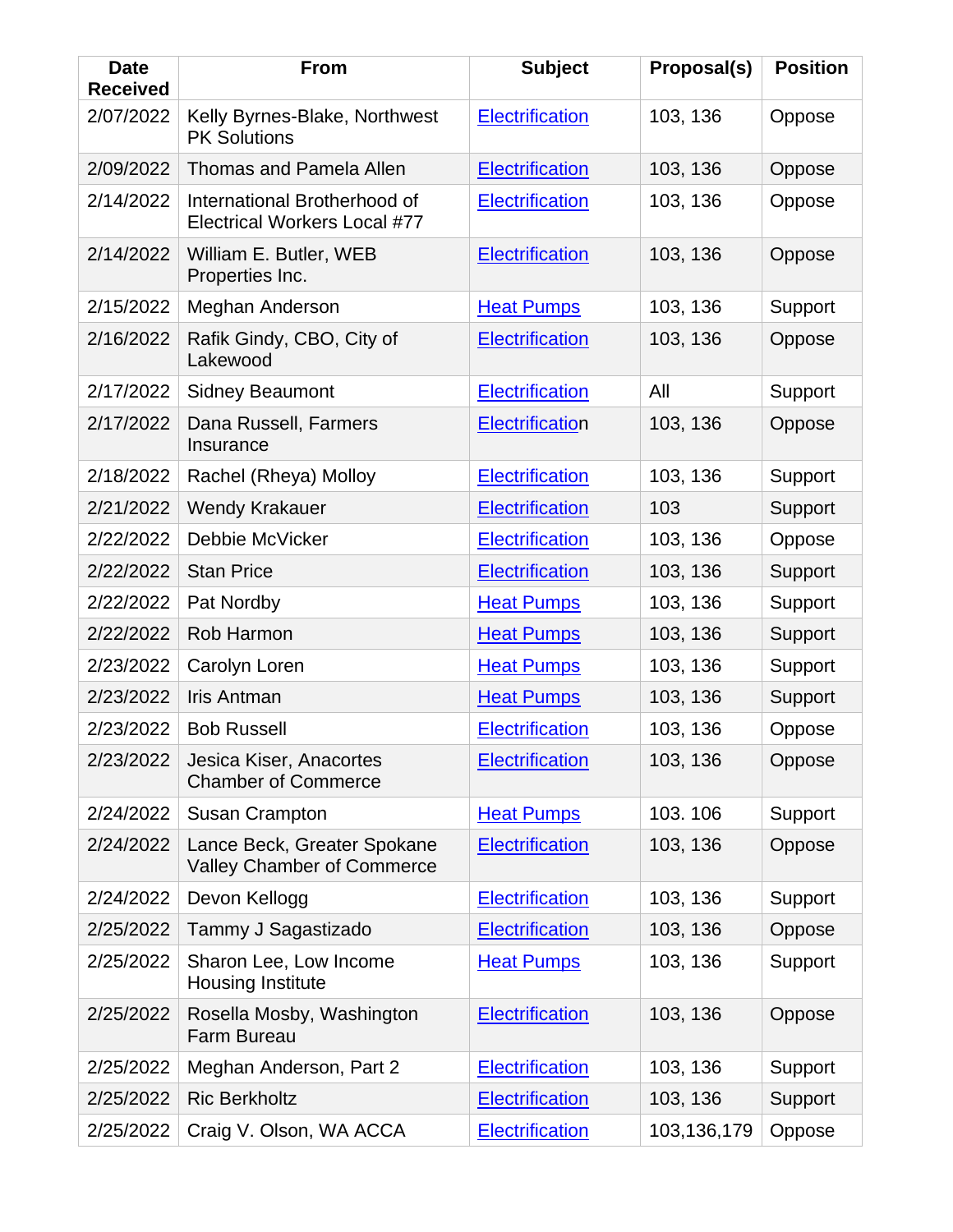| <b>Date</b><br><b>Received</b> | <b>From</b>                                                                       | <b>Subject</b>                                    | Proposal(s) | <b>Position</b> |
|--------------------------------|-----------------------------------------------------------------------------------|---------------------------------------------------|-------------|-----------------|
| 2/25/2022                      | Scott Ongley, NW Hearth, Patio<br>& Barbecue Assoc.                               | <b>Electrification</b>                            | 103,136,179 | Oppose          |
| 2/25/2022                      | Louise Kulzer                                                                     | <b>Electrification</b>                            | 103, 136    | Support         |
| 2/28/2022                      | <b>Julie Palm</b>                                                                 | <b>Electrification</b>                            | 103, 136    | Support         |
| 3/3/2022                       | <b>Matt Millbauer</b>                                                             | <b>Electrification</b>                            | 103, 136    | Support         |
| 3/3/2022                       | Dean Doces                                                                        | Electrification                                   | 103, 136    | Oppose          |
| 3/7/2022                       | Avaly Scarpelli, BIA of Clark Co.                                                 | <b>Electrification</b>                            | 103, 136    | Oppose          |
| 3/8/2022                       | Karin Eastby, MBAKS                                                               | <b>Electrification</b>                            | 103, 136    | Oppose          |
| 3/10/2022                      | Jennifer Thomas, Spokane<br><b>Home Builders Association</b>                      | <b>Electrification</b>                            | 103, 136    | Oppose          |
| 3/10/2022                      | Deb Flagen, Untamed<br>Construction                                               | <b>Electrification</b>                            | 103, 136    | Oppose          |
| 3/10/2022                      | Corey Condron & Craig Roberts,<br><b>Condron Homes</b>                            | <b>Electrification</b>                            | 103, 136    | Oppose          |
| 3/10/2022                      | Angela White, Olympia Master<br><b>Builders</b>                                   | <b>Electrification</b>                            | 103, 136    | Oppose          |
| 3/10/2022                      | Alan Nolan                                                                        | <b>Electrification</b>                            | 103, 136    | Oppose          |
| 3/10/2022                      | <b>Todd Allred, PHCC</b>                                                          | <b>Electrification</b>                            | 103, 136    | Oppose          |
| 3/10/2022                      | <b>CleAnn Goodell</b>                                                             | <b>Electrification</b>                            | 103, 136    | Oppose          |
| 3/10/2022                      | <b>Todd Hansen</b>                                                                | Electrification                                   | 103, 136    | Oppose          |
| 3/10/2022                      | Lynn Merle Dronen                                                                 | <b>Electrification</b>                            | 103, 136    | Oppose          |
| 3/10/2022                      | Debra Anne Ciarlo                                                                 | Electrification                                   | 103, 136    | Oppose          |
| 3/10/2022                      | Rev. Thomas Daly, Catholic<br><b>Bishop of Spokane</b>                            | <b>Electrification</b>                            | 103, 136    | Oppose          |
| 3/11/2022                      | Bill McKay, Mayor, City of<br>Kennewick                                           | <b>Electrification</b>                            | 103, 136    | Oppose          |
| 3/11/2022                      | Glenn Mesick, Synergy Sales                                                       | <b>Electrification</b>                            | 103, 136    | Oppose          |
| 3/7/2022                       | Tim Attebery, AGC of<br>Washington                                                | <b>Electrification</b>                            | 103, 136    | Oppose          |
| 3/7/2022                       | Alyn Spector, Cascade Natural<br>Gas                                              | <b>Electrification</b>                            | 103, 136    | Oppose          |
| 3/7/2022                       | Larry Andrews, Andrews<br>Mechanical                                              | <b>HP Space Heating</b>                           | 103         | Oppose          |
| 3/7/2022                       | Larry Andrews, Andrews<br>Mechanical                                              | <b>HP Water Heating</b><br><b>Electrification</b> | 136, 179    | Oppose          |
| 3/10/2022                      | Larry Andrews, Andrews<br>Mechanical via Office of the<br><b>Attorney General</b> | <b>Complaint of</b><br>process                    | 103, 136    |                 |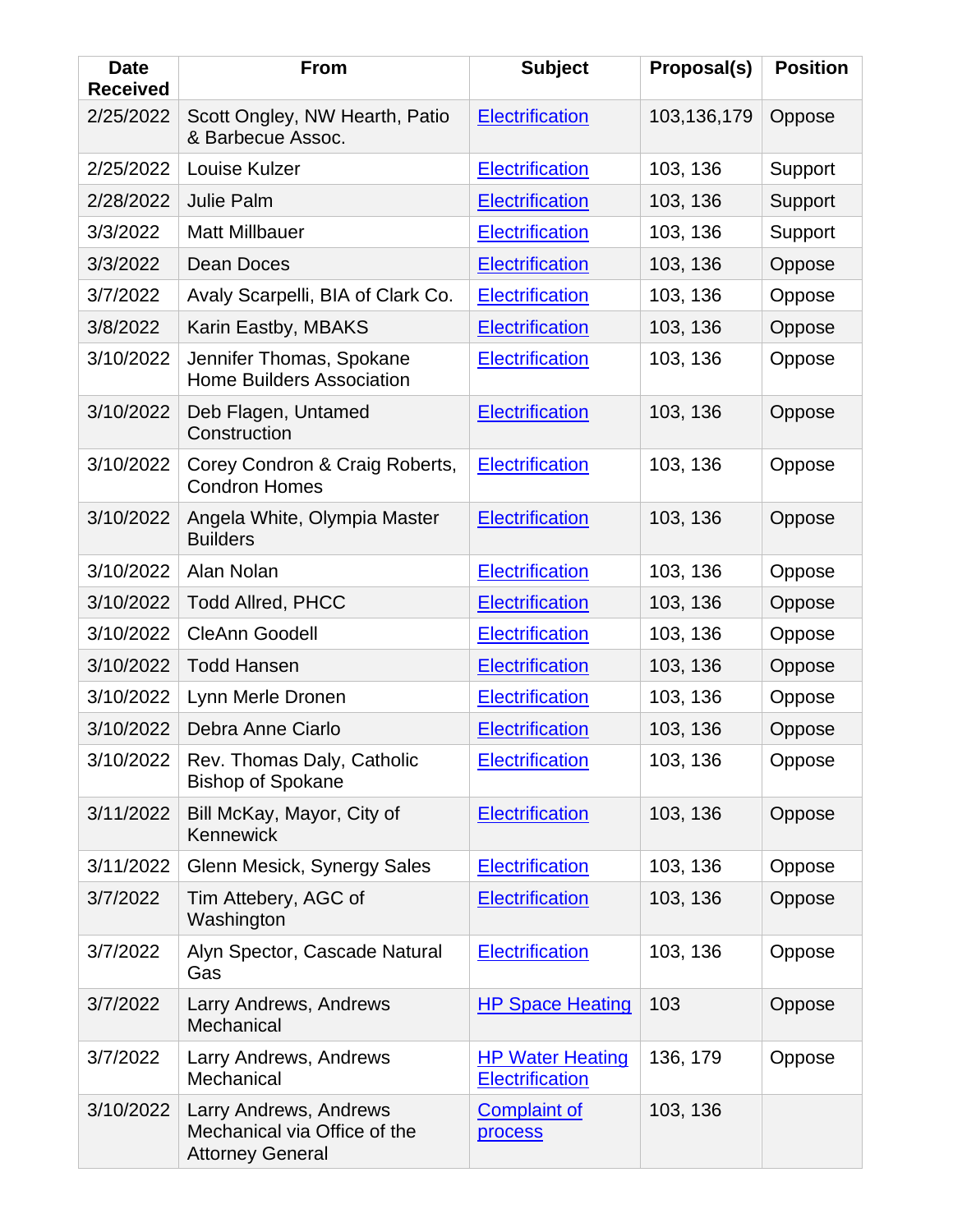| <b>Date</b><br><b>Received</b> | <b>From</b>                                                                                                                                                                                                                                                                                                                                                                                                                                                                                                                                                                                                                   | <b>Subject</b>          | Proposal(s) | <b>Position</b> |
|--------------------------------|-------------------------------------------------------------------------------------------------------------------------------------------------------------------------------------------------------------------------------------------------------------------------------------------------------------------------------------------------------------------------------------------------------------------------------------------------------------------------------------------------------------------------------------------------------------------------------------------------------------------------------|-------------------------|-------------|-----------------|
| 3/7/2022                       | Kyle Target, Walla Walla<br><b>Chamber of Commerce</b>                                                                                                                                                                                                                                                                                                                                                                                                                                                                                                                                                                        | <b>HP Proposals</b>     | 103, 136    | Oppose          |
| 3/7/2022                       | Debbie Copple, Sky Valley<br><b>Chamber of Commerce</b>                                                                                                                                                                                                                                                                                                                                                                                                                                                                                                                                                                       | Electrification         | 103,136,179 | Oppose          |
| 3/8/2022                       | Jana Schultheis, Schweitzer<br><b>Engineering Laboratories</b>                                                                                                                                                                                                                                                                                                                                                                                                                                                                                                                                                                | <b>Electrification</b>  | 103, 136    | Oppose          |
| 3/8/2022                       | Douglas Ito, Tammie Sueirro,<br><b>AIA Washington Council</b>                                                                                                                                                                                                                                                                                                                                                                                                                                                                                                                                                                 | <b>Electrification</b>  | 103, 136    | Support         |
| 3/9/2022                       | Rupal Choksi, Madison Indoor<br><b>Air Quality</b>                                                                                                                                                                                                                                                                                                                                                                                                                                                                                                                                                                            | <b>HP Space heating</b> | 103         | Oppose          |
| 3/9/2022                       | <b>Billy Hetherington</b>                                                                                                                                                                                                                                                                                                                                                                                                                                                                                                                                                                                                     | <b>Electrification</b>  | 103,136,179 | Oppose          |
| 3/9/2022                       | Vicki Thomas, League of<br>Women Voters of<br>Bellingham/Whatcom County                                                                                                                                                                                                                                                                                                                                                                                                                                                                                                                                                       | <b>Electrification</b>  | 103,136,179 | Support         |
| 3/10/2022                      | <b>Affordable Housing Advocates:</b><br>Patience Malaba, Housing<br>Development Consortium of<br><b>Seattle-King County</b><br>Sharon Lee, Low Income<br><b>Housing Consortium</b><br>Caroline Engle, Seattle Housing<br>Authority<br>Naghmana Sherazi, Spokane<br>Low Income Housing<br>Consortium<br>Frederick Padjen, Ellensburg<br><b>Planning Commission</b><br>Meg Ludlum, Advocate<br>Carrie Parks, Affordable Housing<br>Advocate<br>Carly Colgan, South Puget<br>Sound Habitat for Humanity<br>Paul Knox, Landlord<br>Marry Ellen Robinson, Sisters of<br>the Holy Names of Jesus and<br>Mary<br><b>Gary Akizuki</b> | <b>Electrification</b>  | 103, 136    | Support         |
| 3/10/2022                      | Jennifer Hanscom, Washington<br><b>State Medical Association</b><br>Max Savishinsky, Washington<br><b>Physicians for Social</b><br>Responsibility plus 137 other<br>signatories                                                                                                                                                                                                                                                                                                                                                                                                                                               | <b>Electrification</b>  | 103, 136    | Support         |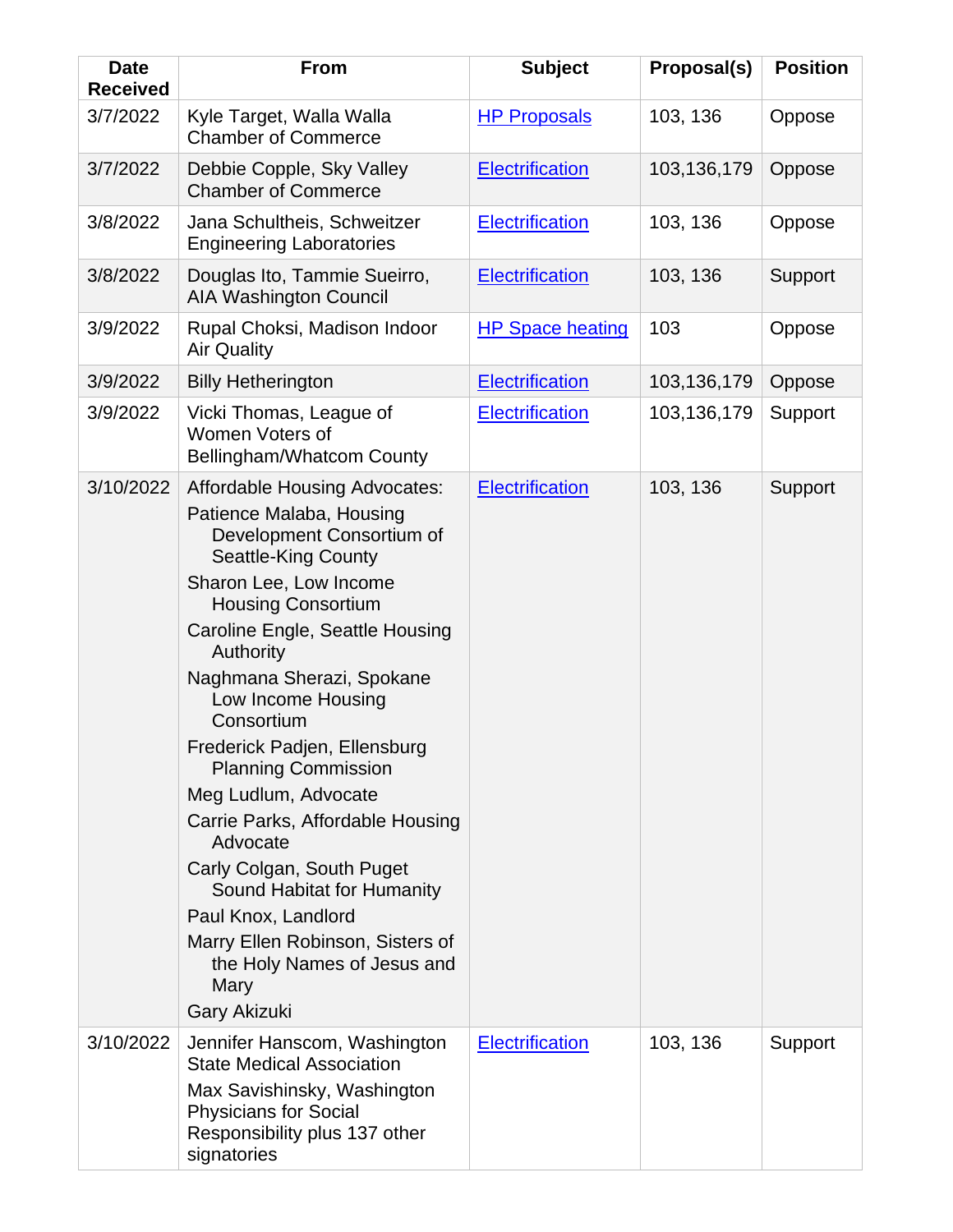| <b>Date</b><br><b>Received</b> | <b>From</b>                                                                                                                                                                                                                                                                                                                                                                                                                                                                                                        | <b>Subject</b>          | Proposal(s) | <b>Position</b> |
|--------------------------------|--------------------------------------------------------------------------------------------------------------------------------------------------------------------------------------------------------------------------------------------------------------------------------------------------------------------------------------------------------------------------------------------------------------------------------------------------------------------------------------------------------------------|-------------------------|-------------|-----------------|
| 3/10/2022                      | Tim and Maria Carr, Silvana<br>Plumbing                                                                                                                                                                                                                                                                                                                                                                                                                                                                            | <b>Electrification</b>  | 103, 136    | Oppose          |
| 3/10/2022                      | Sean & Leona Egeland,<br><b>Ridgeline Plumbing</b>                                                                                                                                                                                                                                                                                                                                                                                                                                                                 | <b>HP Water Heating</b> | 136         | Oppose          |
| 3/10/2022                      | Rod Kauffman, BOMA                                                                                                                                                                                                                                                                                                                                                                                                                                                                                                 | <b>Electrification</b>  | 103, 136    | Concern         |
| 3/11/2022                      | Local Elected Officials - King<br>County, Bellingham, Snohomish,<br>Vancouver, Pierce County,<br>Kirkland, Spokane, Bothell,<br>Bellevue, Kenmore, Bonny Lake,<br>Seattle, Anacortes, Mercer<br>Island, Blaine, Tieton, Arlington,<br>Federal Way, Centralia,<br>Redmond, Bremerton, Gig<br>Harbor, Tacoma, Hoquiam,<br>Olympia, Shoreline, Port<br>Townsend, Edmonds, Port<br>Orchard Burien, Whatcom<br>County, Bainbridge Island,<br>Carnation, Duvall<br>(same letter also submitted by<br>Michael Lilliquist) | <b>Electrification</b>  | 103, 136    | Support         |
| 3/11/2022                      | Cheryl Selby, Mayor, City of<br>Olympia                                                                                                                                                                                                                                                                                                                                                                                                                                                                            | <b>Electrification</b>  | 103, 136    | Support         |
| 3/11/2022                      | Patrick Reay, Port of Walla<br>Walla                                                                                                                                                                                                                                                                                                                                                                                                                                                                               | <b>HP Proposals</b>     | 103, 136    | Oppose          |
| 3/11/2022                      | Kyle Bergeron, AHRI                                                                                                                                                                                                                                                                                                                                                                                                                                                                                                | <b>HP Water Heating</b> | 136         | Oppose          |
| 3/11/2022                      | Kyle Bergeron, AHRI                                                                                                                                                                                                                                                                                                                                                                                                                                                                                                | <b>HP Space Heating</b> | 103         | Oppose          |
| 3/11/2022                      | Joshua Greene, A.O. Smith<br>Corp.                                                                                                                                                                                                                                                                                                                                                                                                                                                                                 | <b>HP Proposals</b>     | 103, 136    | Oppose          |
| 3/11/22                        | Larry Andrews, Andrews<br>Mechanical                                                                                                                                                                                                                                                                                                                                                                                                                                                                               | <b>Carbon emissions</b> | 103,136,179 | Oppose          |
| 3/11/2022                      | Joaquin Marchand, L.I.G.H.T.<br>Foundation                                                                                                                                                                                                                                                                                                                                                                                                                                                                         | Electrification         | 103, 136    | Support         |
| 3/11/2022                      | Nathan Gorton, Mary Hull-Drury,<br><b>Washington Realtors</b>                                                                                                                                                                                                                                                                                                                                                                                                                                                      | <b>Electrification</b>  | 103,136,179 | Oppose          |
| 3/11/2022                      | Mark Murdoch, Roberts Gordon                                                                                                                                                                                                                                                                                                                                                                                                                                                                                       | <b>HP Space Heating</b> | 103         | Oppose          |
| 3/11/2022                      | Duane Jonlin, City of Seattle                                                                                                                                                                                                                                                                                                                                                                                                                                                                                      | <b>Heat Pumps</b>       | 103, 136    | Support         |
| 3/11/2022                      | J. Bryan Halbert, Halbert<br><b>Construction Services</b>                                                                                                                                                                                                                                                                                                                                                                                                                                                          | <b>Electrification</b>  | 103, 136    | Oppose          |
| 3/11/2022                      | Patrick Stone, Rapid<br>Engineering                                                                                                                                                                                                                                                                                                                                                                                                                                                                                | <b>HP Space Heating</b> | 103         | Oppose          |